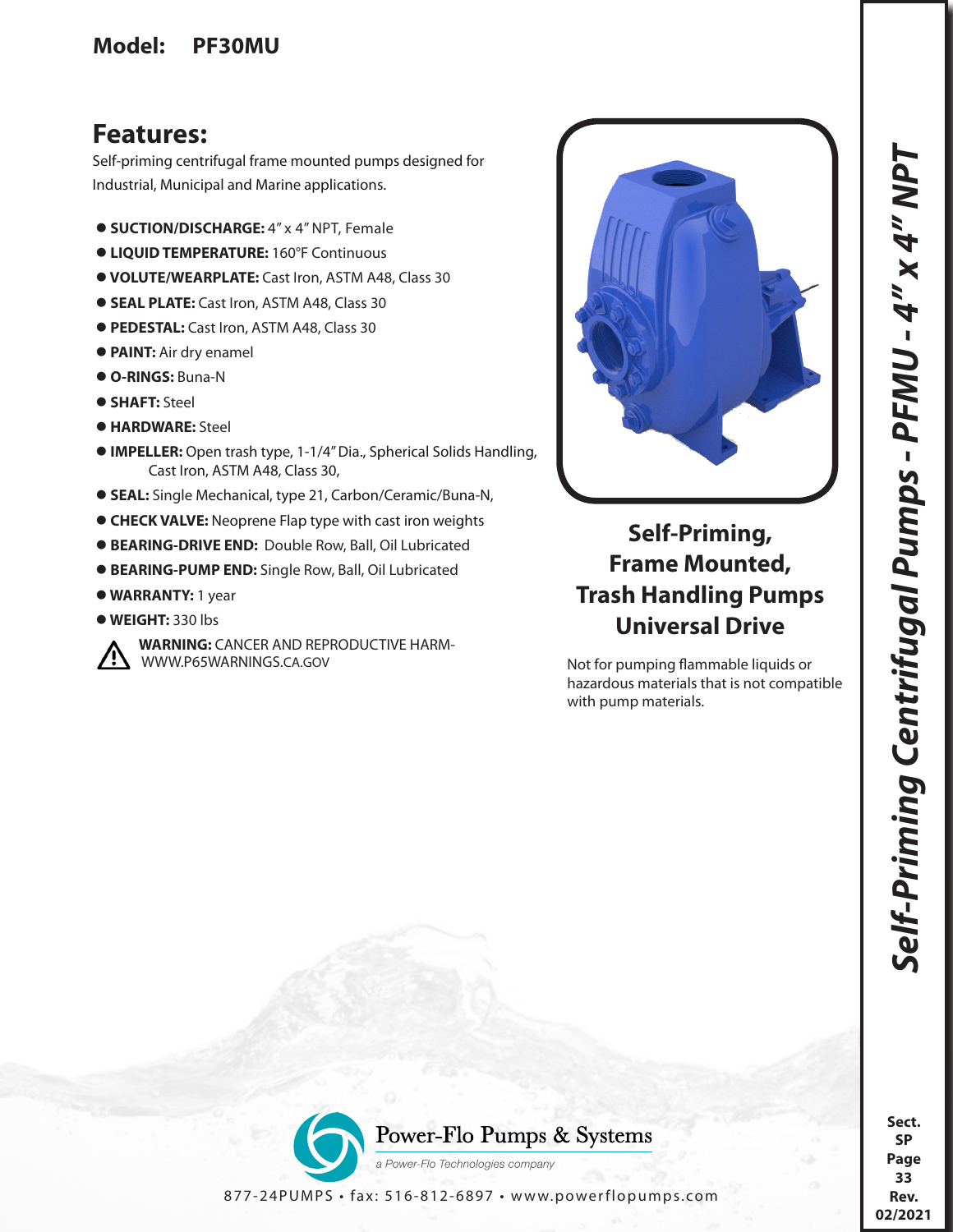## **Model: PF30MU**







**Sect. SP Page 34 Rev. 02/2021**